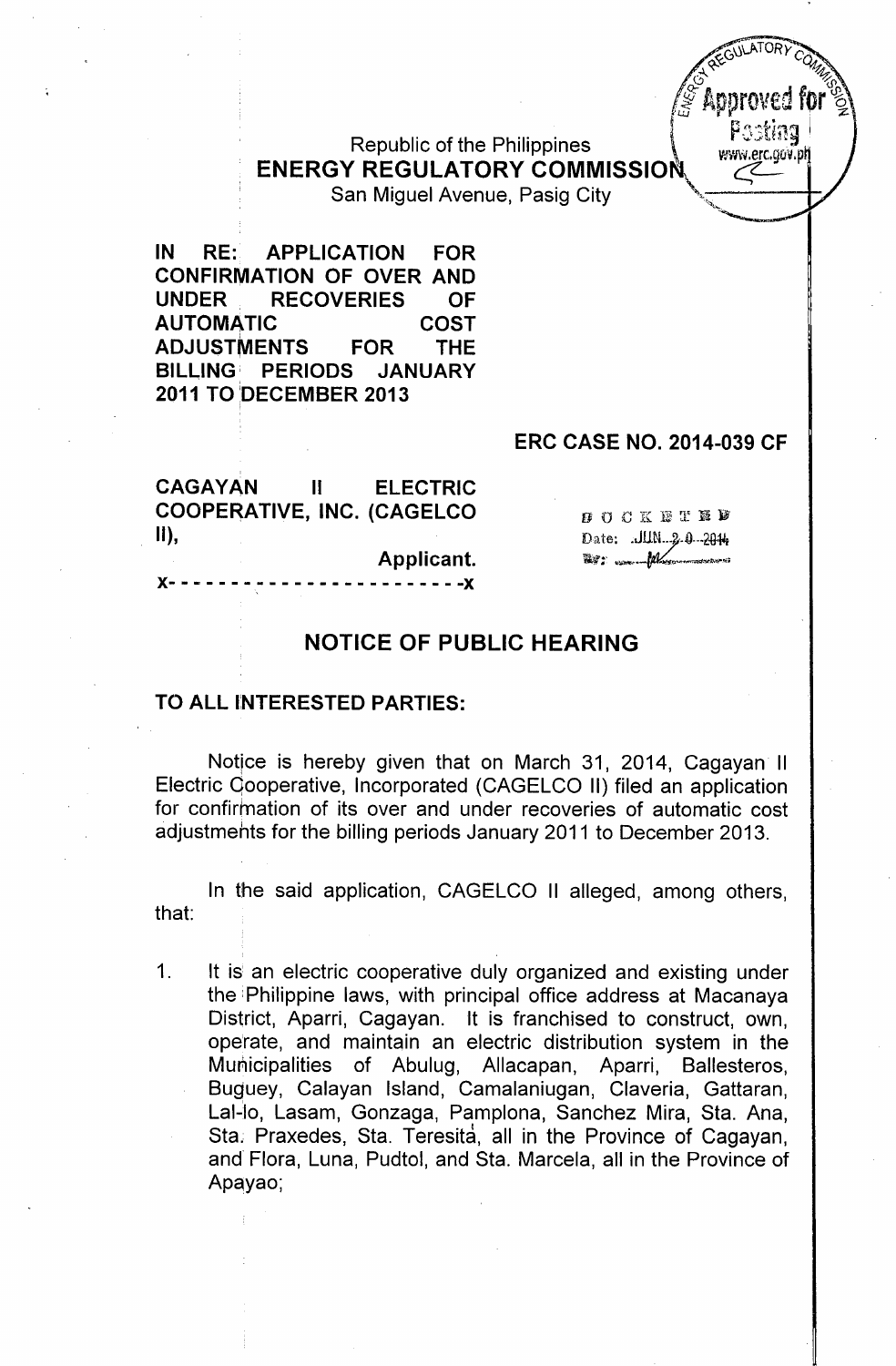## ERC Case No. 2014-039 CF NOTICE OF PUBLIC HEARING/June 16,2014 Page 2 of 4

2. It seeks confirmation of its over and under recoveries of automatic cost adjustments implemented for the billing periods from January 2011 to December 2013, to wit:

| <b>Summary of (Over)/Under Recoveries</b> |              |                               |              |              |             |              |  |
|-------------------------------------------|--------------|-------------------------------|--------------|--------------|-------------|--------------|--|
| Year                                      | <b>GR</b>    | <b>SLR</b>                    |              |              | <b>SR</b>   | <b>Total</b> |  |
| 2011                                      | 934,157.96   | (1, 205, 366.91)              | 131,541.86   | 749,562.40   | 15,036.55   | 624,931.86   |  |
| 2012                                      | 181, 193. 74 | (283.16)                      | (50, 262.32) | 1,970,637.82 | (3,588.11)  | 2,097,697.96 |  |
| 2013                                      | (30.36)      | 3.35                          | 31.27        | 12.63        | (10.279.75) | (10, 262.85) |  |
| <b>Total</b>                              |              | $1,115,321.34$ (1,205,646.72) | 81,310.81    | 2,720,212.85 | 1,168.69    | 2,712,366.97 |  |

- 3. It attaches the following documents in support of the application:
	- 3.1 Supply and Transmission Data:
		- a. GNPower Mariveles Coal Plant Limited Company (GNPOWER);
		- b. San Miguel Energy Corporation (SMEC);
		- c. Philippine Electricity Market Corporation (PEMC);
		- d. SN Abotiz Power Magat (SNAP-MAGAT); and
		- e. National Grid Corporation of the Philippines (NGCP);
	- 3.2 Statistical Data:
		- a. Lifeline Rate Adjustment;
		- b. Coop Consumption;
		- c. Summary of apprehended member-consumers; and
		- d. MFSR;
	- 3.3 Actual Implemented Rates:
		- a. Sample bills (2011);
		- b. Sample bills (2012); and
		- c. Sample bills (2013);
	- 3.4 Summary:
		- a. Year 2011;
		- b. Year 2012;
		- c. Year 2013;
		- d. Supplier and Transmission Data;
		- e. Actual Implemented Rates;
		- f. Computation of Over/Under Recovery GR;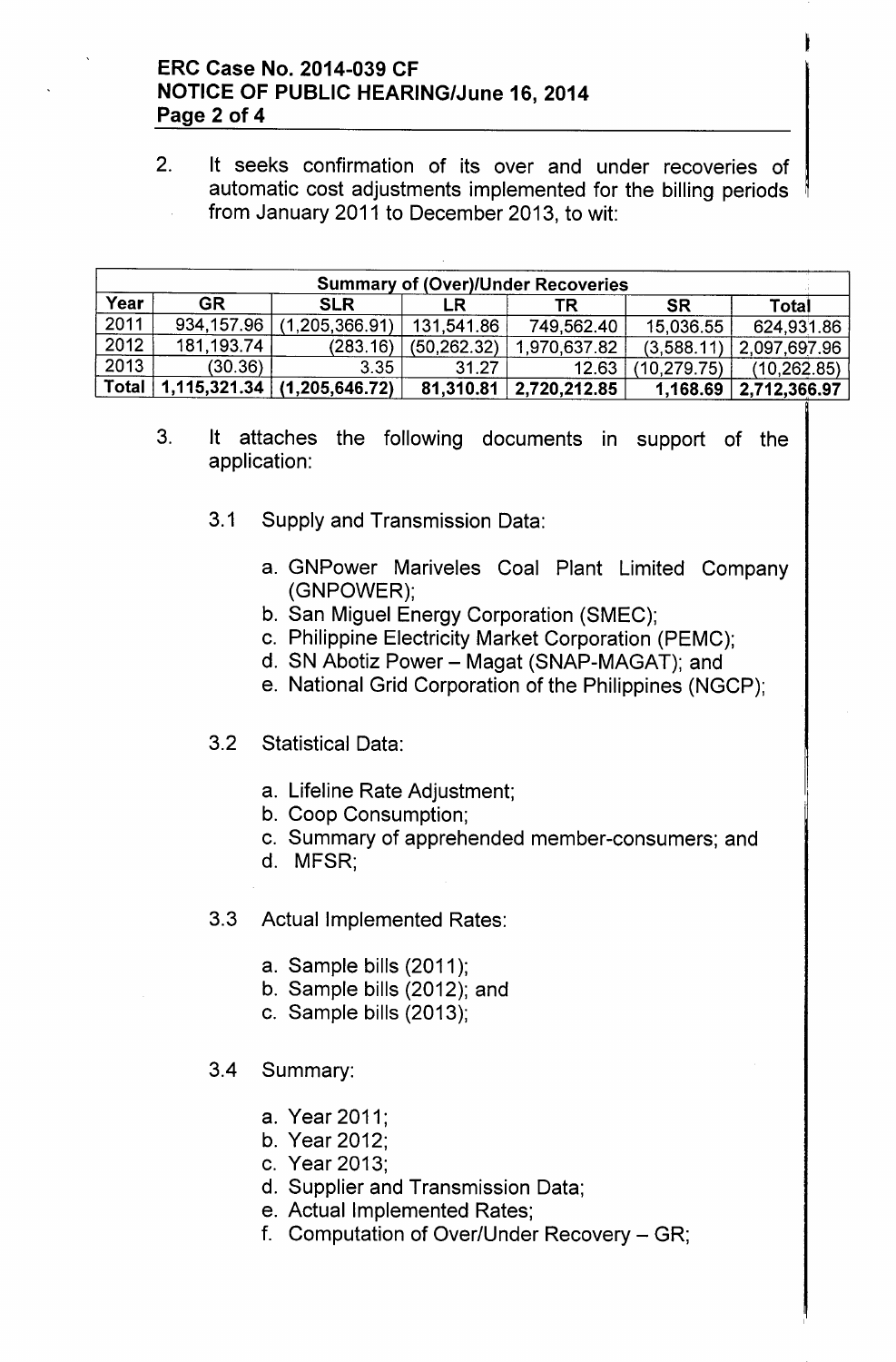- g. Computation of Over/Under Recovery  $TR$ :
- h. Computation of Over/Under Recovery SLR;
- i. Computation of Over/Under Recovery LR:
- j. Computation of Over/Under Recovery SR;
- k. Computation of Over/Under Recovery LR; and
- I. Computation of Over/Under Recovery SR; and
- 4. Thus, it prays that after due verification, the Commission render a Decision in the above-captioned case:
	- 4.1 Confirming the calculations of its over and under recoveries in the implementation of its automatic pass-through cost adjustments for the billing periods from January 2011 to December 2013; and
	- 4.2 Allowing it to refund/recover the over/underrecovered amount until the said amount has been fully refunded/recovered.

The Commission has set the application for initial hearing, expository presentation, pre-trial conference and evidentiary hearing on July 8, 2014 (Tuesday) at eleven o'clock in the morning (11 :00 A.M.) at the ERC Hearing Room, 15<sup>th</sup> Floor, Pacific Center Building, San Miguel Avenue, Pasig City.

All persons who have an interest in the subject matter of the proceeding may become a party by filing, at least five (5) days prior to the initial hearing and subject to the requirements in the ERC's Rules of Practice and Procedure, a verified petition with the Commission giving the docket number and title of the proceeding and stating: (1) the petitioner's name and address; (2) the nature of petitioner's interest in the subject matter of the proceeding, and the way and manner in which such interest is affected by the issues involved in the proceeding; and (3) a statement of the relief desired.

All other persons who may want their views known to the Commission with respect to the subject matter of the proceeding may file their opposition to the application or comment thereon at any stage of the proceeding before the applicant concludes the presentation of its evidence. No particular form of opposition or comment is required, but the document, letter or writing should contain the name and address of such person and a concise statement of the opposition or comment and the grounds relied upon.